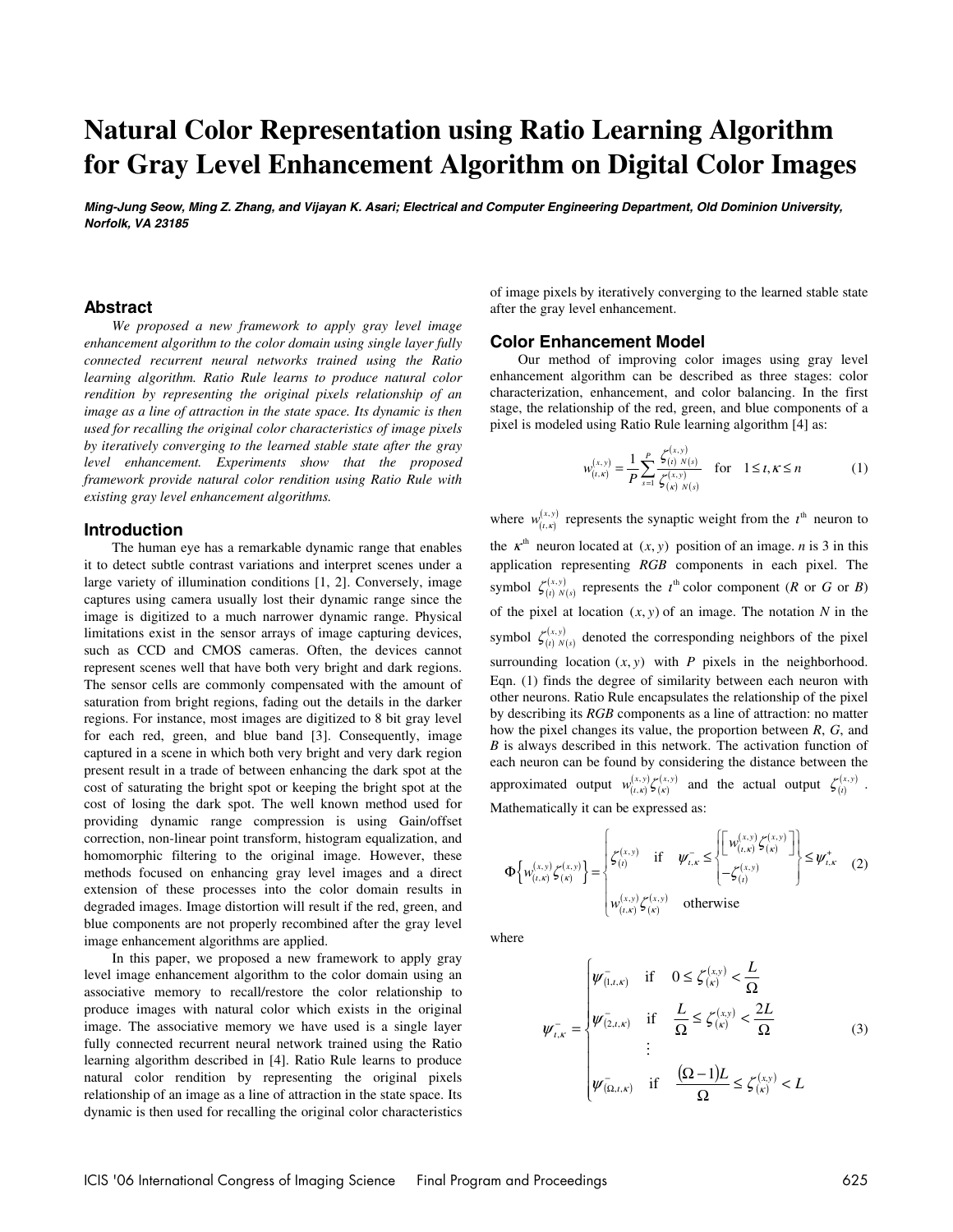

**Figure 1**. Color characterization, enhancement, and color balancing system

and

$$
\psi_{t,\kappa}^{+} = \begin{cases}\n\psi_{(1,t,\kappa)}^{+} & \text{if} \quad 0 \leq \zeta_{(\kappa)}^{(x,y)} < \frac{L}{\Omega} \\
\psi_{t,\kappa}^{+} & \text{if} \quad \frac{L}{\Omega} \leq \zeta_{(\kappa)}^{(x,y)} < \frac{2L}{\Omega} \\
\vdots & \vdots \\
\psi_{(\Omega,t,\kappa)}^{+} & \text{if} \quad \frac{(\Omega-1)L}{\Omega} \leq \zeta_{(\kappa)}^{(x,y)} < L\n\end{cases} \tag{4}
$$

where

$$
\psi_{(l,i,\kappa)}^{-} = \min_{\forall s} \begin{bmatrix} \left\{ \begin{bmatrix} w_{(l,\kappa)}^{(x,y)} \zeta_{(\kappa)}^{(x,y)} \end{bmatrix} - \zeta_{(l)}^{(x,y)} \right\}, \\ \text{in the region} \\ (l-1) \frac{L}{\Omega} \leq \zeta_{(\kappa)}^{(x,y)} \leq l \frac{L}{\Omega} \end{bmatrix} \quad \text{for} \quad 1 \leq l \leq \Omega \quad (5)
$$

and

$$
\psi_{(l,\iota,\kappa)}^{+} = \max_{\forall s} \begin{bmatrix} \left\{ \begin{bmatrix} w_{(l,\kappa)}^{(x,y)} \zeta_{(\kappa)}^{(x,y)} - \zeta_{(l) N(s)}^{(x,y)} \end{bmatrix}, \\ \text{in the region} \\ (l-1) \frac{L}{\Omega} \le \zeta_{(\kappa)}^{(x,y)} N(s) < l \frac{L}{\Omega} \end{bmatrix} \quad \text{for} \quad 1 \le l \le \Omega \quad (6)
$$

*L* is the number of levels. A typical digital color image has 256 discrete intensity unit in each channel, therefore  $L = 255$ .  $\Omega$  is the number of threshold regions around the line of attraction and  $1 \leq \Omega \leq L$ .

Stage two involves performing dynamic range compression using transforms such as Gain/offset correction, non-linear point transform, histogram equalization, and homomorphic filtering to the each *RGB* channel of the original image. The output of such filters can be described by:

$$
\Upsilon_c(x, y) = T \left[ I_c(x, y) \right] \tag{7}
$$

where  $I_c(x, y)$  is the *c* channel of the image *I* at location  $(x, y)$ , *T*[.] represents the transformation function., and Υ is the image after enhancement.

The relationships between the *RGB* channels of the image become distorted after application of filtering in stage 2. Stage 3 involves adjusting the relationship between the *RGB* components using the memory matrices obtained using eqn. (1) and activation functions obtained using eqn. (2) for associative recall. The dynamics for recalling is computed iteratively *t* as:

$$
\zeta_{(i)}^{(x,y)}(t+1) = \frac{1}{n} \sum_{\kappa=1}^{n} \left[ \zeta_{(i)}^{(x,y)}(t) + \nu \Delta \zeta_{(i,\kappa)}^{(x,y)}(t) \right]
$$
  
for  $1 \le t \le n$  (8)

where v is the update rate ranging  $0 < v \le 1$  and  $\Delta \zeta_{(t,x)}^{(x,y)}(t)$  is calculated by:

$$
\Delta \zeta_{(t,x)}^{(x,y)}(t) = \left\{ \Phi \bigg[ w_{(t,x)}^{(x,y)} \zeta_{(x)}^{(x,y)}(t) \bigg] - \zeta_{(t)}^{(x,y)}(t) \right\} \tag{9}
$$

until the network becomes stable. Figure 1 illustrates our color image enhancement process.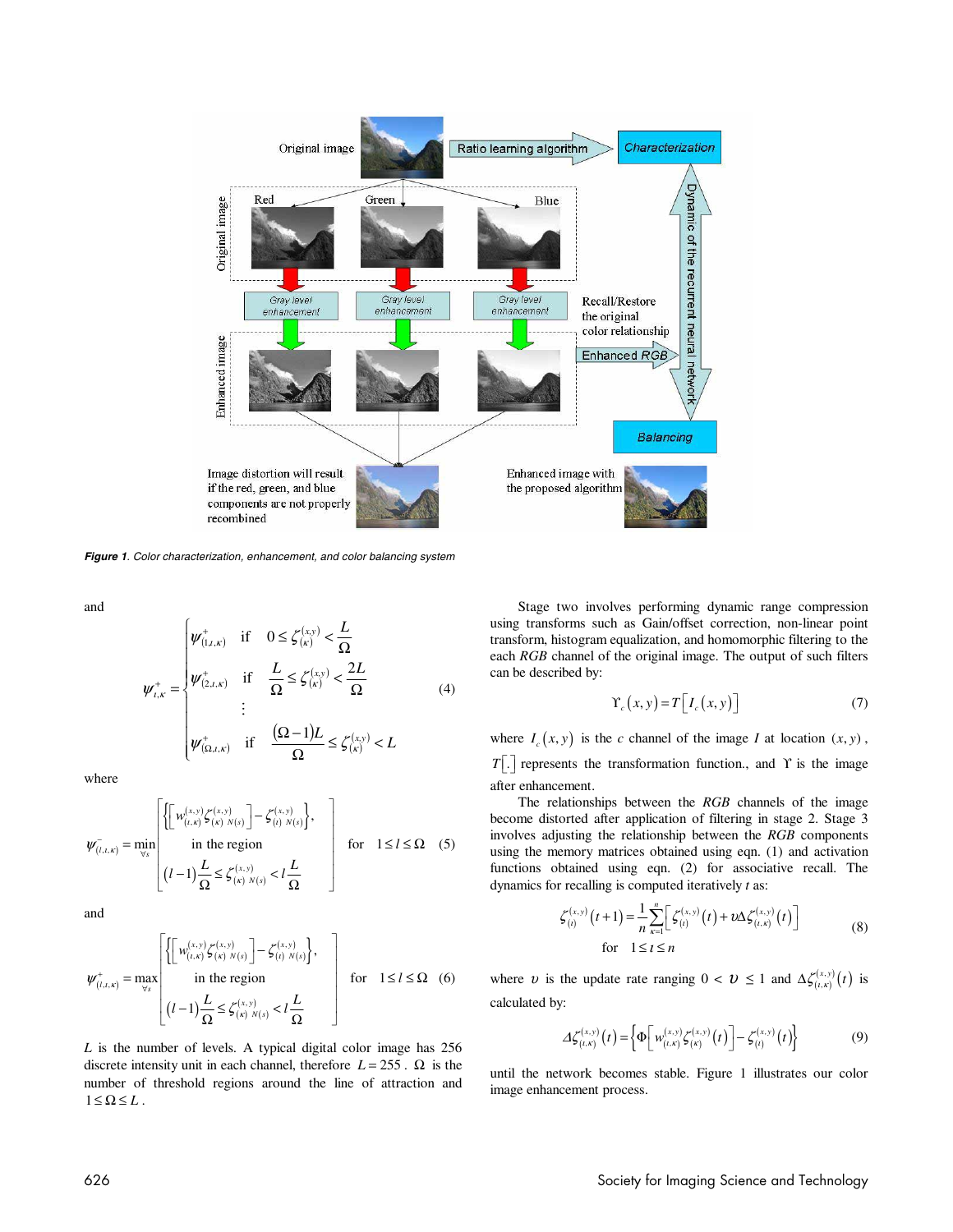## **Comparison**

We have compared the gain/offset correction, non-linear point transform, histogram equalization, and homomorphic filtering with and without our color image enhancement process: color characterization, enhancement, and color balancing.

## **Gain/offset Correction**

The gain/offset correction is a linear transformation which transforms the scene to completely fill the dynamic range of the display medium by stretching the dynamic range of the images. Gain/offset is one of the most common methods of enhancing an image. For a display medium with the maximum dynamic range  $\chi_{\text{max}}$ , the gain offset correction is describable as:

$$
\Upsilon_c(x, y) = \frac{\chi_{\text{max}}}{\tau_{\text{max}} - \tau_{\text{min}}} \Big[ I_c(x, y) - \tau_{\text{min}} \Big] \tag{10}
$$

where  $\tau_{\text{max}}$  and  $\tau_{\text{min}}$  are  $\max[I_c(x, y)]$  and  $\min[I_c(x, y)]$ respectively.

#### **Non-linear Transform**

Non-linear transforms such as the gamma, the logarithm function, and the power-law function can be used for providing dynamic range compression to the original image. The output of such functions can be calculated as:

$$
\Upsilon_c(x, y) = I_c(x, y)^\gamma \tag{11}
$$

$$
\Upsilon_c(x, y) = a \log \bigl[ I_c(x, y) \bigr] \tag{12}
$$

$$
\Upsilon_c(x, y) = aI_c(x, y)^\theta \tag{13}
$$

respectively. Where *a* is a scaling factor such that the maximum value of the enhanced image  $\Upsilon(x, y)$  becomes 255. The basis number,  $\gamma$  and  $\theta$ , is used depends on the desired degree of compression of the dynamic range.

#### **Histogram Equation**

Histogram modeling techniques provide a sophisticated method for modifying the dynamic range and contrast of an image by altering that image such that its intensity histogram has a desired shape. Histogram equalization is a global technique that works well for a wide variety of images. This technique is based on the idea of remapping the histogram of the scene to a histogram that has a near-uniform distribution. Histogram equalization can be described by three simple operations:

- 1).Histogram formation.
- 2).New intensity values calculation for each intensity levels.
- 3).Replace the previous intensity values with the new intensity values.

This results in reassigning bright regions to darker values and dark regions to brighter values.

#### **Homomorphic Filtering**

The homomorphic system for image enhancement is based on the idea that the logarithmic operation separates  $i_c(x, y)$  and

 $r<sub>x</sub>(x, y)$  from the image. The homomorphic filter is an illumination-reflectance model. The model is described as:

$$
I_c(x, y) = i_c(x, y) r_c(x, y)
$$
 (14)

where

 $I(x, y)$  is the image intensity function

 $i_c(x, y)$  is the illumination component

 $r_c(x, y)$  is the reflectance component

The model assumes that  $i_c(x, y)$  is the primary contributor to

the dynamic range of the image and the reflectance component  $r_c(x, y)$  represents the details of an object. In another word, the model described in eqn. (14) assumes that the illumination is the low frequency part of the image and the reflectance is the high frequency part of the image. With these assumptions of a slower and a faster varying component, the low pass and high pass information make it possible to treat the two components separately.

#### **Results and Discussion**

The resulting images with gain/offset correction, non-linear transform, histogram equalization and homomorphic filtering are illustrated in Figure 2. Shown on the first column is the original images, second column is the enhanced images without Ratio learning algorithm, and third column is the images with color balancing by Ratio Rule. The gain/offset correction did not contribute trivial enhancement for the type of non-uniform images where the min and max of the pixel intensities are close to 0 and 255 respectively. The image enhanced by gamma correction is shown in Figure 2b (middle) with obvious color distortion. The natural color of the image is restored after color balancing. The image with histogram equalization is shown in Figure 2c (middle) where the normal distribution of the pixel intensity results with pale appearance and overexposure of the image. However the learned relationship of the neural network restores back its natural color as illustrated in Figure 2c (right). The image boosted by homomorphic filter brings out more detail hidden in the shadows. As it can be seen in Figure 2d (middle) that the image appeared similar to the one with non-linear transform, it looks very vivid after restoring the ratio between *RGB* channels. The proposed algorithm works very well in general to retain the relationship of the color components presented in this category of distorted images.

#### **Conclusion**

A new framework to apply gray level image enhancement algorithm to the color domain is proposed. A single layer fully connected recurrent neural network trained using the Ratio learning algorithm is use as an associative memory to represent the original pixels relationship of an image as a line of attraction in the state space. Its dynamic is then used for recalling the original color characteristics to produce natural color rendition. We have described most of the common methods of enhancing an image and compared their result with and without our color image